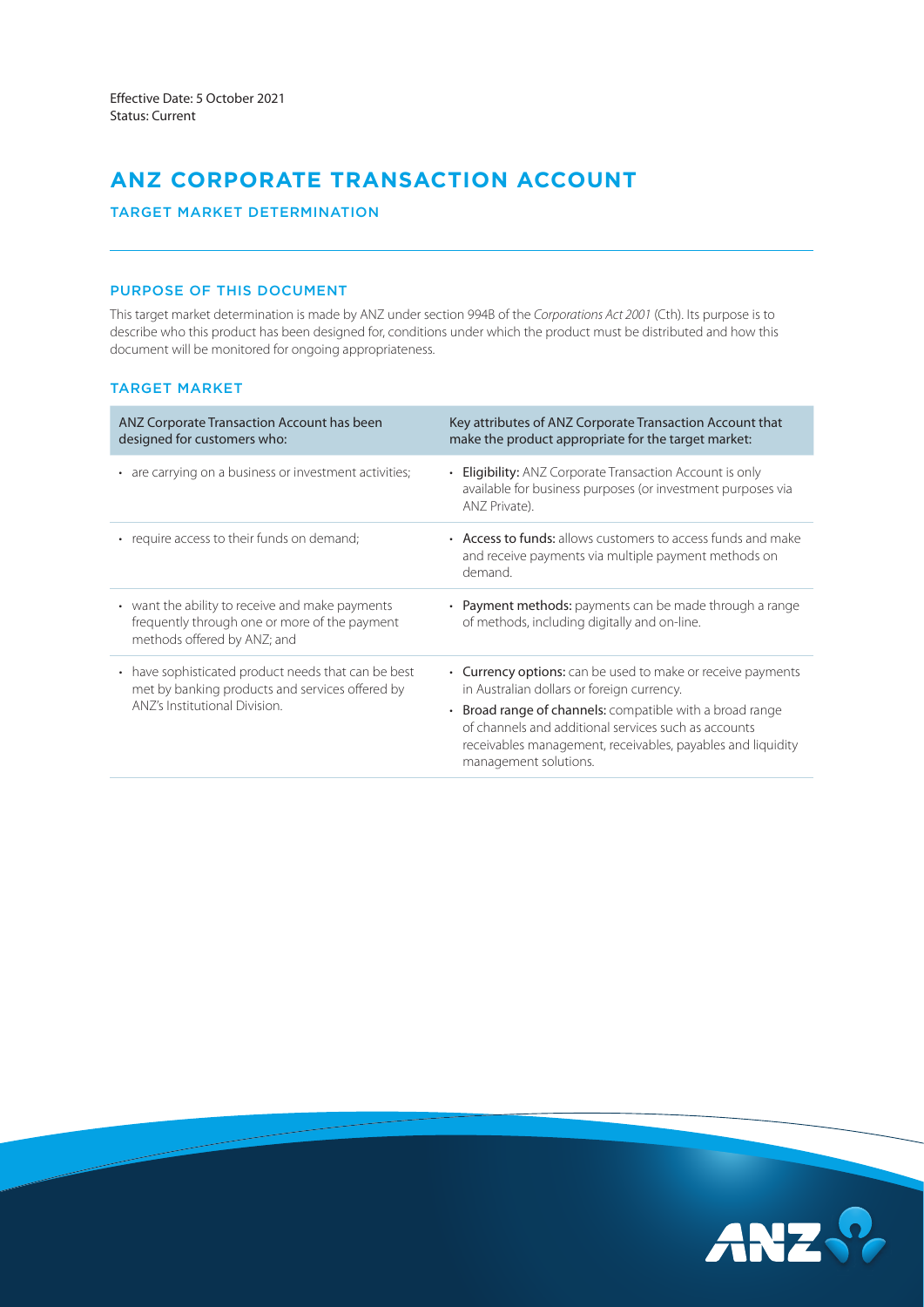# DISTRIBUTION CONDITIONS

ANZ applies the following conditions and restrictions to the distribution of ANZ Corporate Transaction Account so that it is likely to be issued to customers in the target market.

|                             | Condition                                                                                                                                                                                                                                                            | Why do we do this?                                                                                                                                                                                                                                                                                                                                                                                 |
|-----------------------------|----------------------------------------------------------------------------------------------------------------------------------------------------------------------------------------------------------------------------------------------------------------------|----------------------------------------------------------------------------------------------------------------------------------------------------------------------------------------------------------------------------------------------------------------------------------------------------------------------------------------------------------------------------------------------------|
| Channel                     | ANZ Corporate Transaction Account can only be issued to<br>customers through the following distribution channels:<br>• ANZ Commercial:<br>• ANZ Institutional; and<br>• ANZ Private.<br>ANZ Corporate Transaction Account cannot be distributed<br>by third parties. | So that ANZ only issues ANZ Corporate<br>Transaction Account if it receives the<br>customer's application for the account<br>through channels that are subject to<br>appropriate conditions, controls and/or<br>monitoring by ANZ.                                                                                                                                                                 |
| Training &<br>Accreditation | ANZ Corporate Transaction Account can only be issued by<br>ANZ directly or through the following persons:<br>• authorised ANZ staff.                                                                                                                                 | So that:<br>• checks are conducted on matters like<br>qualifications and past conduct for<br>ANZ staff involved in the distribution of<br>ANZ products; and<br>• ANZ staff responsible for issuing<br>products understand the distribution<br>process they are required to comply<br>with when distributing ANZ products,<br>as well as the legislative framework<br>relevant to their activities. |
| Process                     | ANZ Corporate Transaction Account can only be issued to<br>customers by:<br>following ANZ's customer application and assessment<br>$\bullet$<br>process, including making relevant inquiries into the<br>customer's product needs.                                   | So that inquiries are made to determine<br>whether the product meets the needs,<br>financial situation and objectives of the<br>customer.                                                                                                                                                                                                                                                          |